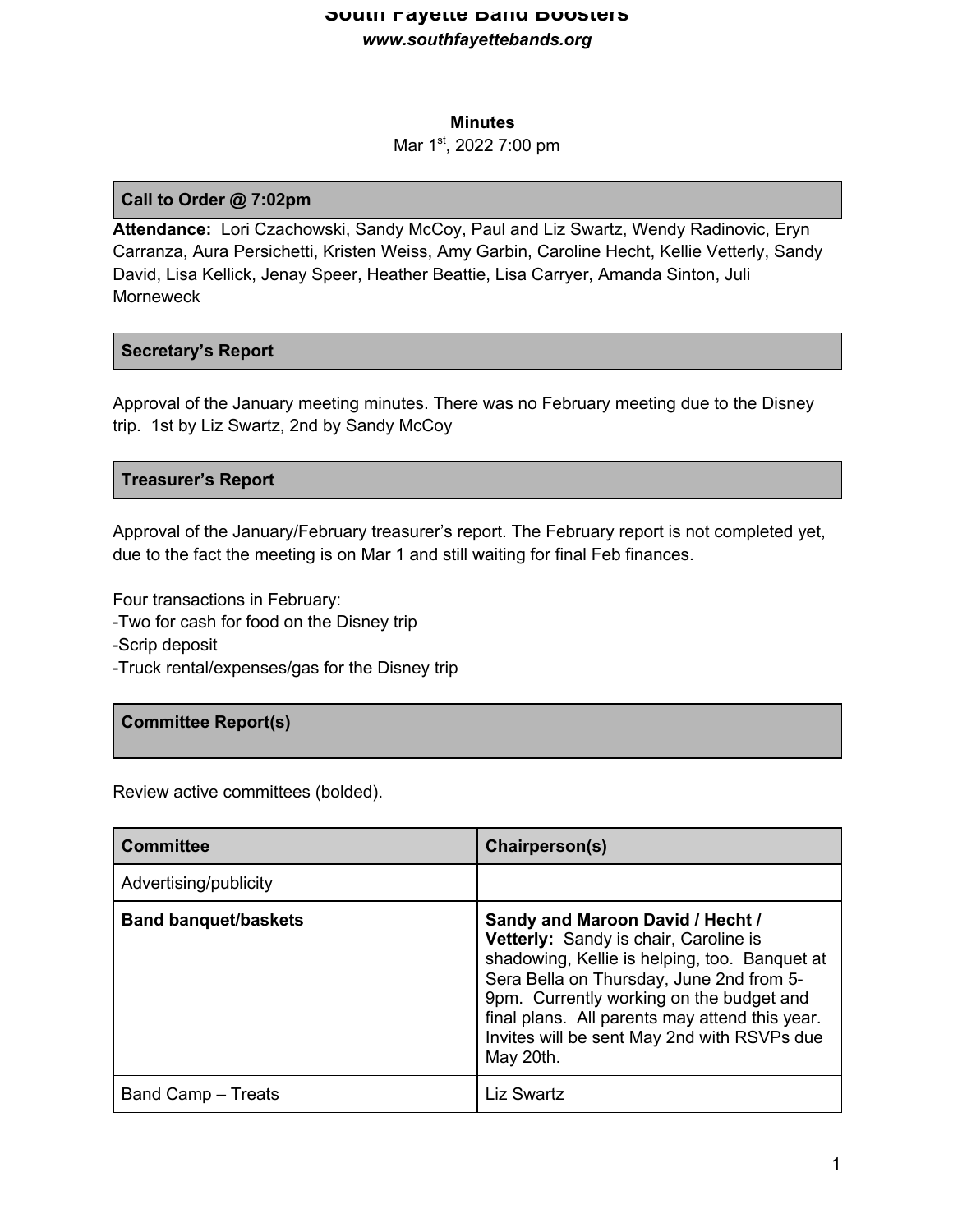| Band camp – senior roast              | <b>Liz Swartz</b>                                                                                                                                                                                                                                                                                                                                                                                                                                                                                             |
|---------------------------------------|---------------------------------------------------------------------------------------------------------------------------------------------------------------------------------------------------------------------------------------------------------------------------------------------------------------------------------------------------------------------------------------------------------------------------------------------------------------------------------------------------------------|
| <b>Band festival</b>                  | Lorie Davis / Amanda Sinton                                                                                                                                                                                                                                                                                                                                                                                                                                                                                   |
| Chaperones (secretary) - Clearances   | <b>Wendy Radinovic</b>                                                                                                                                                                                                                                                                                                                                                                                                                                                                                        |
| Concession stand (large)              | Aura Persichetti                                                                                                                                                                                                                                                                                                                                                                                                                                                                                              |
| Festival program                      | Sandy McCoy                                                                                                                                                                                                                                                                                                                                                                                                                                                                                                   |
| Hoagie sale                           | <b>Eryn Carranza</b>                                                                                                                                                                                                                                                                                                                                                                                                                                                                                          |
| <b>Homecoming Carnival</b>            | <b>Rhonda Fratto</b>                                                                                                                                                                                                                                                                                                                                                                                                                                                                                          |
| Lottery ticket fundraiser (treasurer) | <b>Paul Swartz</b>                                                                                                                                                                                                                                                                                                                                                                                                                                                                                            |
| Miley's Racetrack                     | Lorie Davis / shadow needed                                                                                                                                                                                                                                                                                                                                                                                                                                                                                   |
| Nominating Committee - officers       | Lori Czachowski / Sandy McCoy                                                                                                                                                                                                                                                                                                                                                                                                                                                                                 |
| <b>Scholarship</b>                    | <b>Caroline Hecht: 20 emails sent out to</b><br>seniors' parents, 11 responses so far. Will<br>resend email to the students themselves.<br>Applications due March 28th. Recipient<br>announced at Spring Concert.                                                                                                                                                                                                                                                                                             |
| <b>Scrip Program</b>                  | <b>Lisa Kellick:</b> Just had Thank Scriping Day<br>event.                                                                                                                                                                                                                                                                                                                                                                                                                                                    |
| Signup.com (secretary)                | <b>Wendy Radinovic</b>                                                                                                                                                                                                                                                                                                                                                                                                                                                                                        |
| <b>Star Lake</b>                      |                                                                                                                                                                                                                                                                                                                                                                                                                                                                                                               |
|                                       | Heather and Jason Beattie: They are in email<br>communication with Annette from Star Lake.<br>Season will be starting in May. Insurance will<br>need to be paid first. Estimate that each<br>person will be responsible for \$50 to cover<br>the cost. Will probably have 2 booths this<br>year. They need to know the number of<br>interested participants. She'd like to send an<br>email to rising Freshman band families to<br>gauge interest. They'll also explain the<br>program at the rookie meeting. |
| Stromboli                             | Amy Garbin                                                                                                                                                                                                                                                                                                                                                                                                                                                                                                    |
| Uniforms                              | Jen lagnemma / Jenay Speer                                                                                                                                                                                                                                                                                                                                                                                                                                                                                    |
| <b>Video</b>                          | Marsha McFalls / shadow needed                                                                                                                                                                                                                                                                                                                                                                                                                                                                                |
| Water and snacks                      | <b>Steve Speer</b>                                                                                                                                                                                                                                                                                                                                                                                                                                                                                            |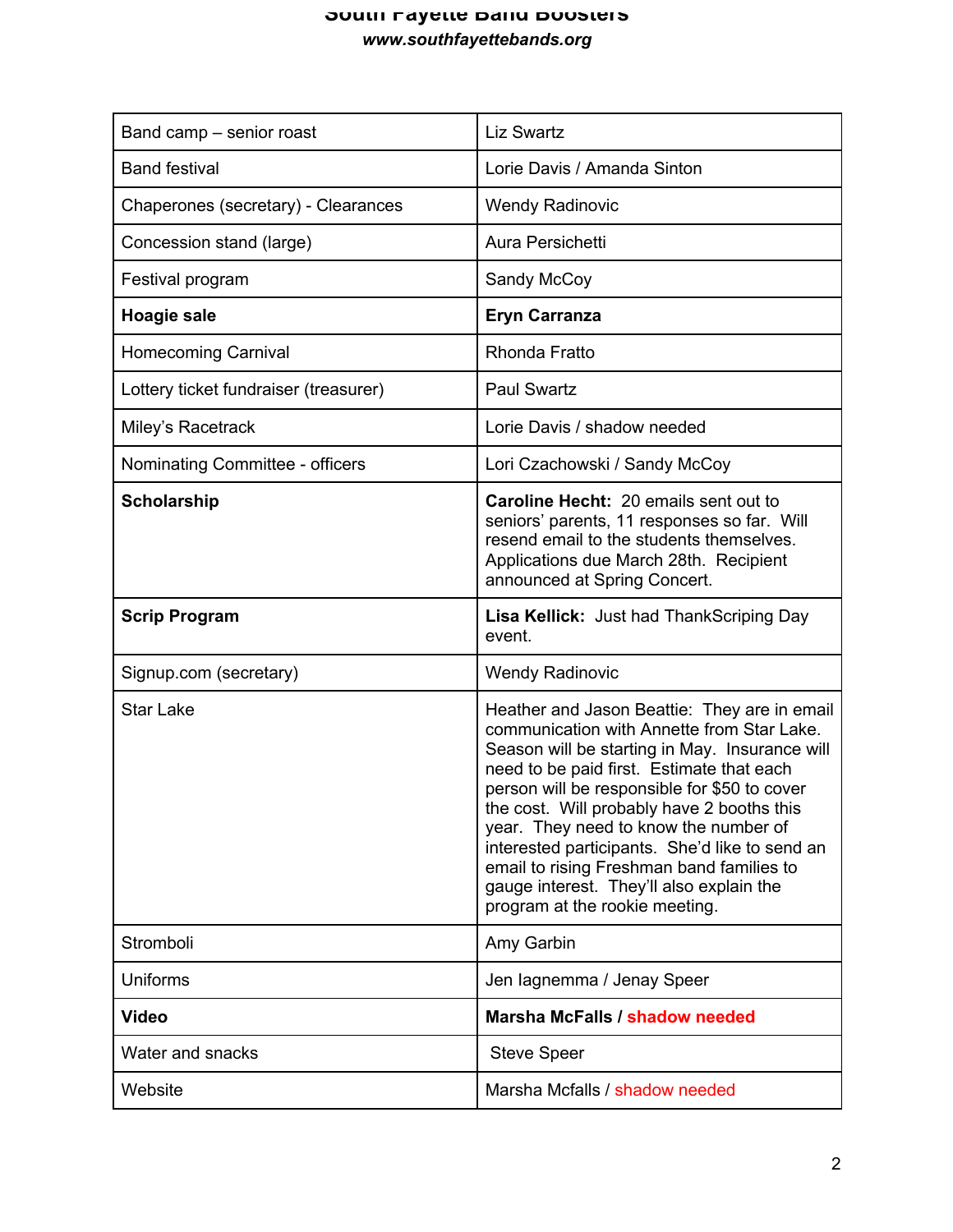| Wreath sale | Charlene Pauline / Jenny Carson |
|-------------|---------------------------------|

# **Old or Unfinished Business**

- Band videos Marsha McFalls
	- o On band website
		- Southfayettebands.org
		- Password lgm2122
- Possible apparel sale. Angela and Eryn are working together to figure out if and when. Eryn suggested possibly Fancloth (Not discussed at this meeting)

## **New Business and Announcements**

- We want to extend a special thanks to all the chaperones that were at the Disney trip. You all did a wonderful job taking care of our kids and we sincerely appreciate all that you did.
- In addition, we would like to thank Liz and Paul Swartz for taking on the responsibility of driving all the equipment and luggage in the U-Haul.
- And thank you to Eryn Carranza for making it all happen
- Scholarship this will be active in the spring, possibly March (see committee report)
- Banquet Thursday, June 2 @ Bella Sera in Canonsburg (see committee report)

## **Director's Report**

## **Eryn:**

February 17th Wind Ensemble/Jazz Band/Orchestra Concert was a success

St. Patrick Day Parade:

-Saturday 12th, call time 8am, depart 8:15 am, parade at 10am

-If parents are attending the parade, please make sure your student has a ride home because you will be delayed in traffic

-Asked for 3 more chaperones: McCoys and Jason Beattie volunteered

-Drumline performance in Market Square at 11:30am, will have 3rd bus stay and take them back to school. Should finish at 12:30 and be back at school at 1:15pm.

Musical March 18-20 at 7p, 7p, and 2p.

-Tickets go on sale to the public tomorrow via TicketLeap, \$10 each